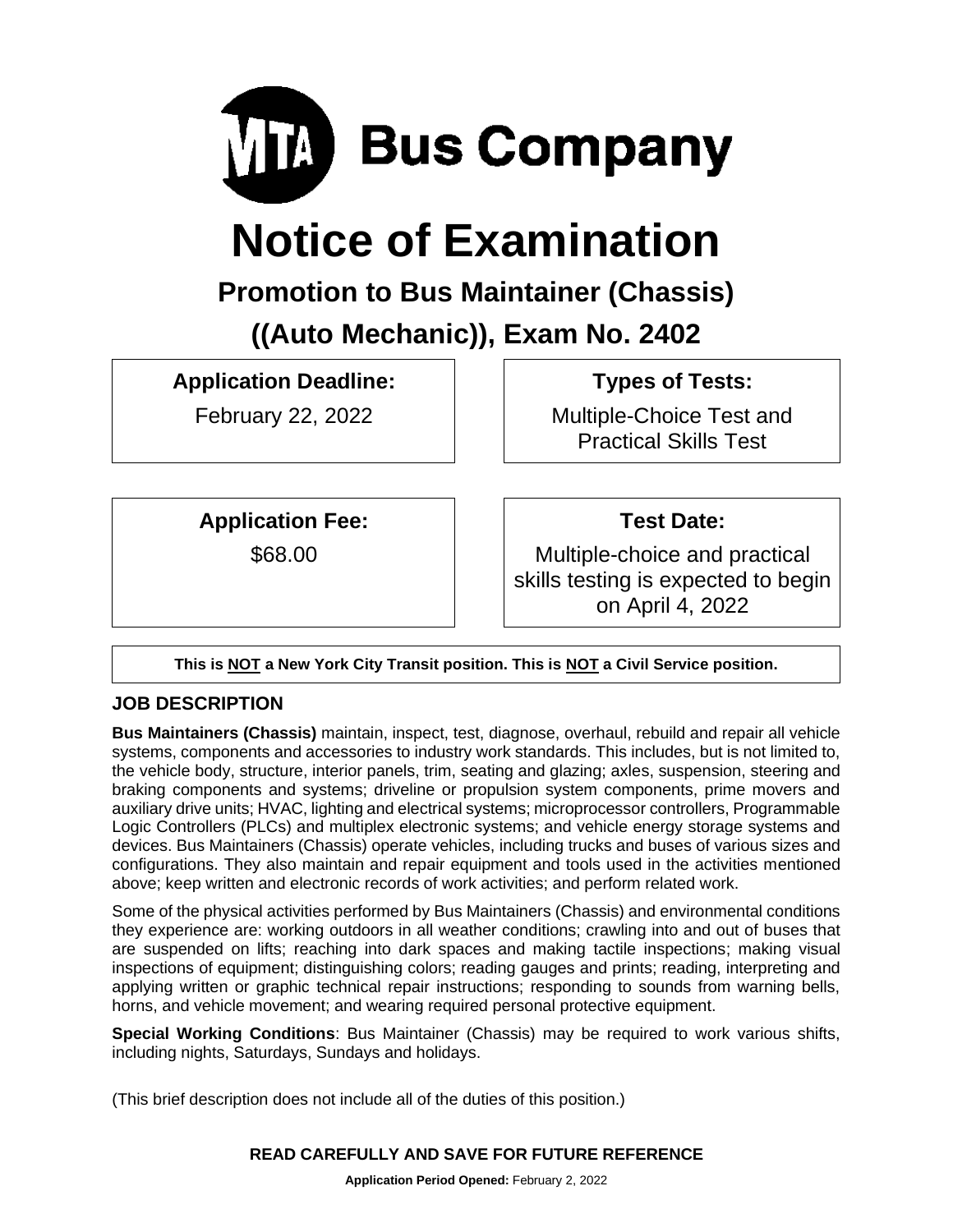# **SALARY**

The current minimum salary is \$27.12 per hour at the Yonkers, Eastchester, College Point, LaGuardia and Baisley Park Depots. The current minimum salary is \$25.37 per hour at the JFK, Far Rockaway and Spring Creek Depots. These rates are subject to change.

# **ELIGIBILITY TO TAKE EXAMINATION**

This examination is open to each employee of MTA Bus Company who **on the first date of the multiple-choice test:**

- 1. Is employed in the title of Maintainer's Helper; and/or
- 2. Is employed in the title of Cleaner/Maintainer's Helper and meets **one** of the following education and/or experience qualification requirements by the last day of the application period:
	- a. Two years of full-time satisfactory experience as a mechanic's helper, apprentice or trainee performing or assisting in the performance of automotive or aircraft maintenance and repair; or
	- b. Graduation from a recognized trade school or technical school, approved by a state's Department of Education or comparable agency, with a major course of study in automotive mechanics or a closely related field, totaling 600 hours; or
	- c. Graduation from a vocational high school, approved by a state's Department of Education or comparable agency, with a major course of study in automotive mechanics, or a closely related field; or
	- d. Graduation from an accredited college or university with an AAS degree or higher in automotive mechanics or a closely related field.
- 3. And is not otherwise ineligible.

#### **NOTE: All applicants will be required to provide their education and experience when they apply online, and if applicable, have their foreign education submitted in accordance with the instructions below.**

**The following types of experience are not acceptable**: Auto body mechanic's helper, tire repair and replacement, vehicle cleaning, automotive parts sales, exclusive lube or fuel servicing, specialty parts replacement (e.g. muffler, glass), sound system technician.

**Foreign Education Fact Sheet (required only if you need credit for your foreign education for this examination):** If you were educated outside the United States, you must have your foreign education evaluated to determine its equivalence to education obtained in the United States. The services that are approved to make this evaluation, as well as instructions on how to submit this evaluation are listed in the Foreign Education Fact Sheet, which will be attached to this Notice of Examination during the application period. When you contact the evaluation service, ask for a "document-by-document" (general) evaluation of your foreign education. Your foreign education evaluation **must** be submitted directly to NYC Transit's Examinations Unit by the service completing the evaluation. Foreign education evaluations received directly from applicants will **not** be accepted. You may also visit [http://web.mta.info/nyct/hr/forms\\_instructions.htm](http://web.mta.info/nyct/hr/forms_instructions.htm) to access the Foreign Education Fact Sheet on our website.

**Note:** If you have earned a higher-level degree in the United States that supersedes the level and type of education required to meet the qualification requirements, you do not need to submit a foreign education evaluation. However, you must indicate that you have completed the higher-level degree in the United States; proof of acceptance into an academic program or school is not sufficient to determine satisfactory equivalency.

(Continued)

**READ CAREFULLY AND SAVE FOR FUTURE REFERENCE**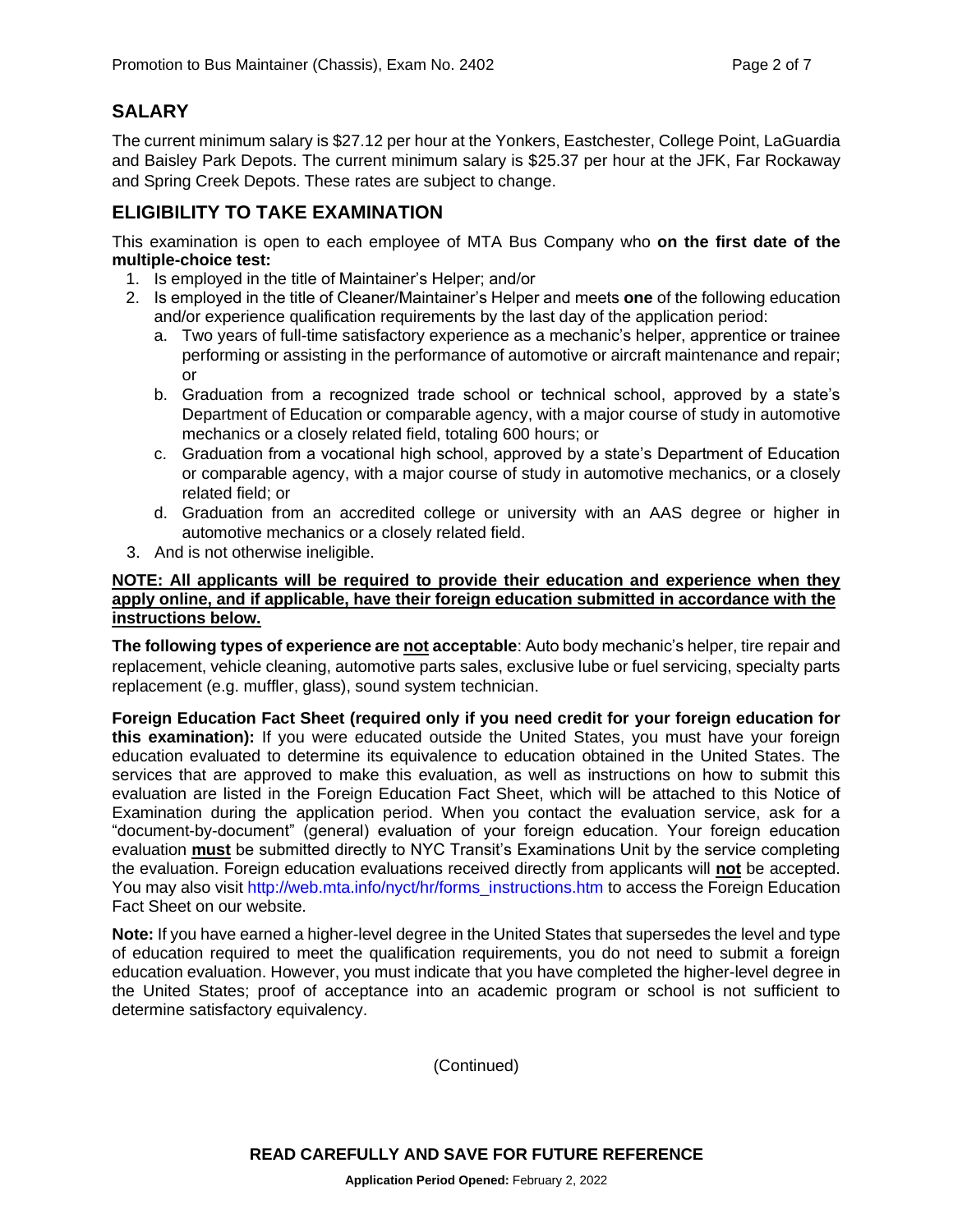# **ELIGIBILITY TO TAKE EXAMINATION** (Continued)

You are responsible for determining whether you meet the eligibility requirements for this examination prior to submitting the application. If you do not know if you are eligible, check with **your department's Human Resources representative**. You may be given the tests before we verify your eligibility. If you are marked "Not Eligible," your application fee will **not** be refunded, and you will **not** receive a score.

This examination is **not** open to employees of New York City Transit or MaBSTOA, or to employees of MTA agencies other than MTA Bus Company.

#### **REQUIREMENTS TO BE PROMOTED**

**Probation Completed:** At the time of promotion, you must have completed your probationary period in the eligible title as indicated in the above "Eligibility to Take Examination" section.

**Driver License Requirement**: If you are considered for promotion to the title of Bus Maintainer (Chassis), you must meet the requirements in "1" or "2" below at the time of promotion:

- 1. A Class A or Class B Commercial Driver License (CDL) valid in the State of New York with a passenger endorsement, no airbrake restrictions and no other disqualifying restrictions that would preclude the performance of the duties of this title; or
- 2. A Motor Vehicle Driver License valid in the State of New York and a Learner Permit for a Class B CDL valid in the State of New York with a passenger endorsement, no airbrake restrictions and no other disqualifying restrictions.

If you qualify under "2" above, your promotion will be subject to the receipt of a Class B CDL valid in the State of New York with a passenger endorsement, no airbrake restrictions and no other disqualifying restrictions within 120 days of promotion. You must complete a special training course in bus operation. If you fail to successfully complete the special training course in bus operation, including the receipt of a Class B CDL valid in the State of New York with a passenger endorsement and no disqualifying restrictions, your employment will be terminated or you will be returned to your previously held title. If you have serious moving violations, a license suspension or an accident record, you may be disqualified.

The Class A or Class B Commercial Driver License (CDL) with a passenger endorsement and no airbrake restrictions or any other disqualifying restrictions must be maintained for the duration of your employment in the title. Such license and/or Learner Permit must not include any restrictions which would preclude the performance of Bus Maintainer (Chassis) work.

**Commercial Motor Vehicle Driving Experience in the Military or New York National Guard**: If you are an active member or former member (discharged in the past year) of the military or New York National Guard and have experience driving a Commercial Motor Vehicle in the military or New York National Guard, you may be eligible for a waiver of the New York State commercial driving skills test through the New York State Department of Motor Vehicles. If you believe that you may be eligible for this waiver, you must apply for the waiver through the New York State Department of Motor Vehicles.

**Medical Requirement:** Medical guidelines have been established for the position of Bus Maintainer (Chassis). Candidates will be examined to determine whether they can perform the essential functions of the position of Bus Maintainer (Chassis). Where appropriate, a reasonable accommodation will be provided for a person with a disability to enable such person to take the examination and/or perform the essential functions of the job.

**Drug Screening Requirement:** You must pass a drug screening in order to be promoted, and if promoted, you will be subject to random drug and alcohol tests for the duration of your employment. Additionally, if you have tested positive on a drug or alcohol test or had a refusal to test during preemployment or while employed by a Federal DOT-regulated employer during the applicable period, (Continued)

#### **READ CAREFULLY AND SAVE FOR FUTURE REFERENCE**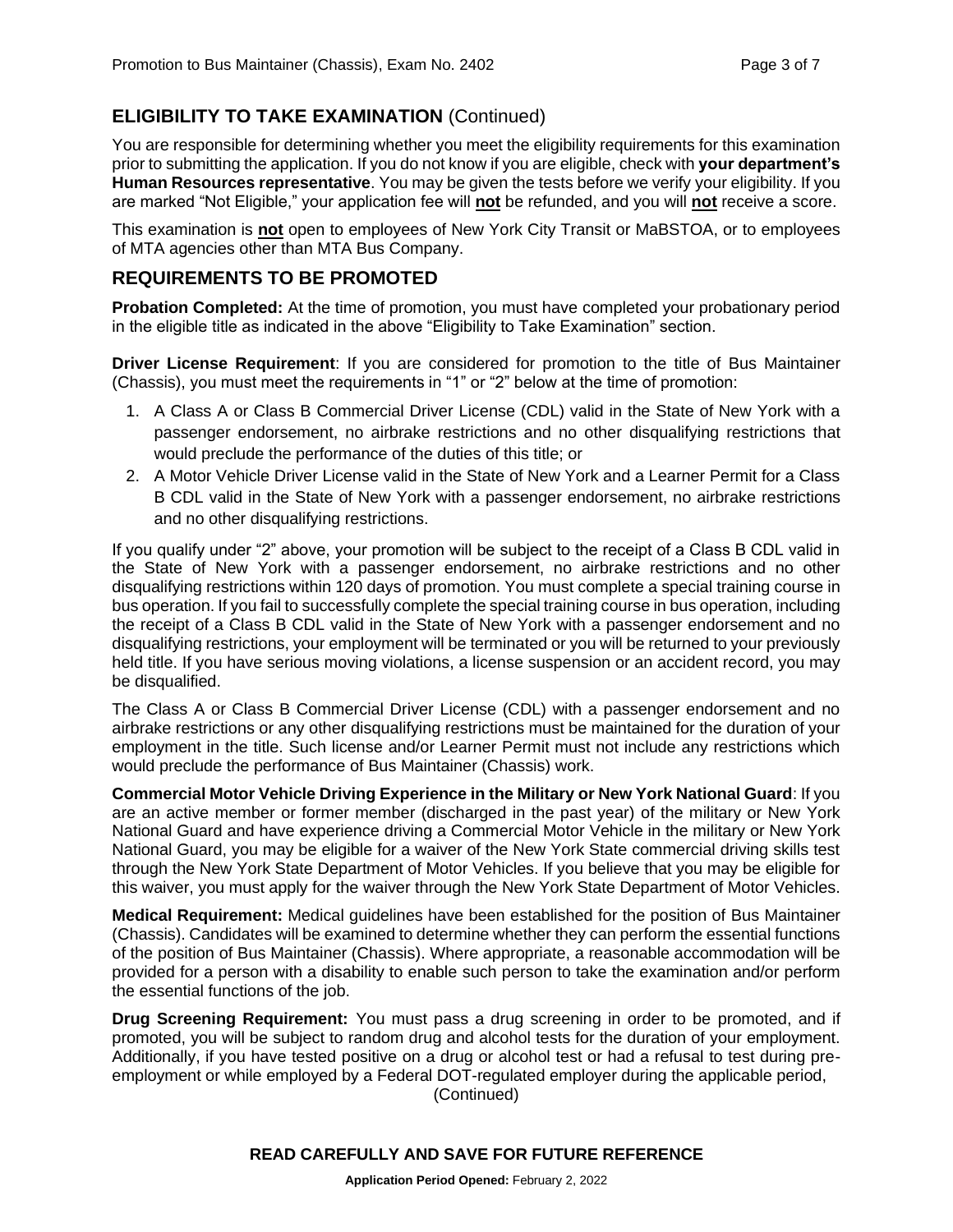# **REQUIREMENTS TO BE PROMOTED** (Continued)

you must have completed the Substance Abuse Professional (SAP) evaluation, referral and education/treatment process required by federal law in order to be promoted to this safety-sensitive position.

**Pre-Promotional Evaluation:** All promotions are subject to pre-promotional evaluations.

# **HOW TO SUBMIT AN APPLICATION**

If you believe you meet the requirements in the "Eligibility to Take Examination" section, you may submit an application during the application period. The MTA Exam Information Center, located in the lobby of 180 Livingston Street, Brooklyn, NY 11201, is currently closed. If you believe you have a special circumstance (e.g., a disability, military duty) that prevents you from applying as instructed below, please refer to the Special Circumstances Guide referenced in the "Special Arrangements" section below. Applications will **not** be accepted in person.

#### **Online Applications:**

- 1. If you are an active MTA employee, apply using the "BSC" employee portal at [www.mymta.info](http://www.mymta.info/) by the last day of the application period (non-active MTA employees and applicants requesting a fee waiver must email us by the last day of the application period at [examsunit@nyct.com](mailto:examsunit@nyct.com) for application instructions). Note: The application system may not function properly with mobile devices or tablets. For best results when applying, please use the latest version of Internet Explorer, open a new window, and avoid having multiple tabs open in the same window.
- 2. Once you have logged in, click on the My Job Search ribbon and then click on Exams (non-Railroad).
- 3. Follow the steps to submit an application.
- 4. Active MTA employees must pay the application fee via payroll deduction.
- 5. A confirmation number will appear on the same page after submitting your application and authorizing a payroll deduction (Save this number for future reference).

**IMPORTANT**: Your application submission confirms that you have read this Notice of Examination, including any dates and the requirements.

**Application Fee**: This fee is generally not refundable. Under special circumstances, you may be entitled to a refund. Please refer to the Department of Citywide Administrative Services ("DCAS") General Exam Regulation E.3.4 to determine if you are entitled to a refund. Please visit [http://web.mta.info/nyct/hr/forms\\_instructions.htm](http://web.mta.info/nyct/hr/forms_instructions.htm) to access the DCAS General Exam Regulations online. Application fee refund requests, along with any relevant supporting documentation, should be emailed to [examsmakeups@nyct.com](mailto:examsmakeups@nyct.com) or mailed to the address in the "Correspondence" section below.

#### **ADMISSION LETTER**

An Admission Letter will be mailed to you about 10 days before the first date of the multiple-choice and practical skills tests. If you do not receive an Admission Letter at least 4 days before this date, you must email a request for a duplicate Admission Letter to [examsunit@nyct.com.](mailto:examsunit@nyct.com) A paper copy of the Admission Letter is your ticket for admission to the test.

Applicants **must** keep their mailing address **up to date**. Please refer to the "Correspondence" section below for instructions on how to update your address and other contact information.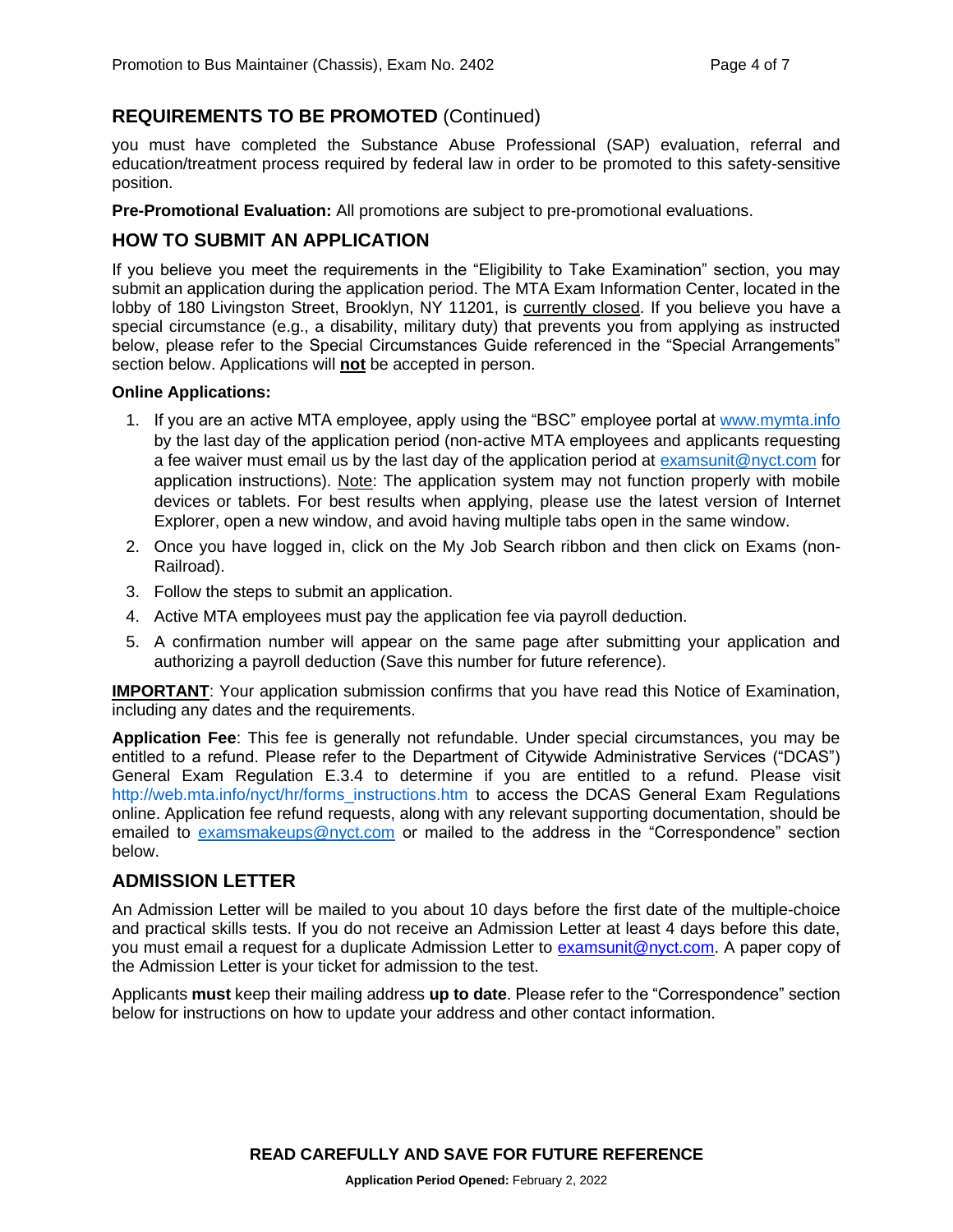# **THE TEST**

You will be given a competitive practical skills test. Your score on this test will be used to determine your place on an eligible list. You will also be given a qualifying multiple-choice test. A score of at least 70% is required to pass the competitive practical skills test and qualifying multiple-choice test. The multiple-choice test and practical skills test will be given in the same session. If you are called to the multiple-choice test, you may be given an opportunity to take the practical skills test on the same date on a conditional basis. You may be given the practical skills test before your multiple-choice test is officially rated. Your practical skills test will only be rated if you receive a passing score on the multiplechoice test. Your practical skills test will not be rated if you are found to have received a failing score on the multiple-choice test.

You will be assigned to a test date and location, and you cannot request that your scheduled test date or location be changed, unless you meet the conditions in the "Special Arrangements" section below.

Your score on the competitive practical skills test will determine 85% of your final score. Your seniority will determine the remaining 15%. You must pass the **qualifying multiple-choice test and the** competitive practical skills test to have your seniority credited. Your seniority score will be 70 plus 3 points for each year of service in MTA Bus Company or one of the private bus companies consolidated under MTA Bus Company to a maximum of 100 for 10 years or more of eligible service. Partial seniority credit will be given for each day served as an MTA Bus Company employee. Time serviced prior to a break in service of more than one year will not be credited.

The qualifying multiple-choice test may include questions on: the maintenance, troubleshooting and repair of buses, automobiles and trucks, including their engines, transmissions, running gears, airconditioning, and electrical and mechanical accessories; proper selection and use of materials, machinery and tools of the trade; safe and efficient work practices; reading and interpreting specifications and drawings; related mathematical calculations; record keeping; and other related areas.

The competitive practical skills test may measure your ability to use tools; read schematics; install, repair, and adjust vehicle components in a safe manner; and troubleshoot and repair electrical components using meters and other equipment.

#### **TEST ADMINISTRATION GUIDELINES**

**Warning:** You are not permitted to enter the test site with cellular phones, smart watches, beepers, pagers, cameras, portable media players, or other electronic devices. Calculators are permitted; however, they must be hand-held, battery or solar powered, numeric only. Calculators with functions **other than** addition, subtraction, multiplication and division **are prohibited**. Electronic devices with an alphabetic keyboard or with word processing or data recording capabilities such as planners, organizers, etc. are prohibited. If you use any of these devices in the building at any time before, during or after the test, you may **not** receive your test results, your test score may be nullified, and your application fee will **not** be refunded.

**Social Distancing** and other safety protocols, **including the wearing of masks**, will be required during the administration of the test. Further details will be provided on your admission letter.

You may not have any other person, including children, present with you while you are being processed for or taking the test and no one may wait for you inside of the test site while you are taking the test.

**Leaving:** You must leave the test site once you finish the test. If you leave the test site after being fingerprinted but before finishing the test, you will not be permitted to re-enter. If you disregard this instruction and re-enter the test site, you may not receive your test results, your test score may be nullified, and your application fee will not be refunded.

**Proof of Identity:** You must present your MTA employee ID when you arrive to take the tests.

# **READ CAREFULLY AND SAVE FOR FUTURE REFERENCE**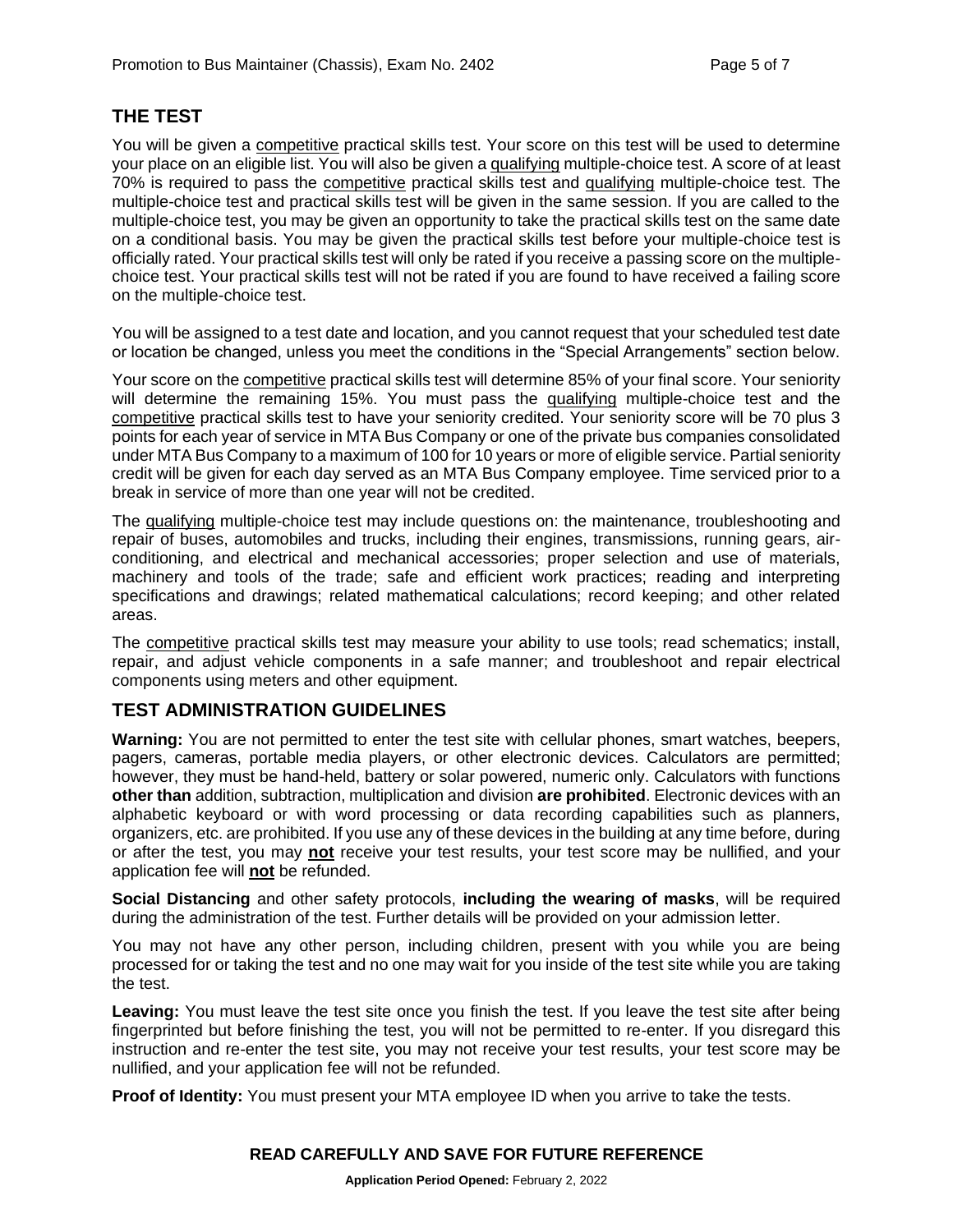# **THE TEST RESULTS**

If you pass the qualifying multiple-choice test and the competitive practical skills test and are marked eligible, your name will be placed in final score order on an eligible list and you will be given a list number. You will be notified by mail of your test results. You will be considered for promotion when your name is reached on the eligible list.

# **ADDITIONAL INFORMATION**

**Training:** You may be required to undergo a formalized training course during your probationary period. Failure to successfully complete the training course may result in your return to your previous title or in your termination at the discretion of the MTA Bus Company.

#### **SPECIAL ARRANGEMENTS**

**Late Applications**: Refer to the "Correspondence" section below to contact the Examinations Unit to determine the procedure for submitting a late application if you meet one of the following conditions:

- 1. You are absent from work for at least one-half of the application period and are unable to apply for reasons such as vacation, sick leave or military duty; or
- 2. You become eligible after the above application period, but before the first test date.

**Special Test Accommodations:** If you plan to request an alternate test date due to your religious observance or special testing accommodations due to disability, please follow the instructions included in the Special Circumstances Guide, which is accessible online at [http://web.mta.info/nyct/hr/forms\\_instructions.htm](http://web.mta.info/nyct/hr/forms_instructions.htm) and will be attached to this Notice of Examination during the application period. An alternate test date due to religious observance must be requested no later than 15 days prior to the date on which multiple-choice and practical skills testing is expected to begin. Special testing accommodations due to disability must be requested no later than 30 days prior to the date on which multiple-choice and practical skills testing is expected to begin.

**Make-Up Tests:** You may apply for a make-up test if you cannot take the multiple-choice and practical skills test as scheduled for any of the following reasons:

- 1. Compulsory attendance before a public body; or
- 2. On-the-job injury or illness caused by municipal employment where you are an officer or employee of the City; or
- 3. Absence from the test within one week after the death of a spouse, domestic partner, parent, sibling, child, or child of a domestic partner where you are an officer or employee of the City; or
- 4. Absence due to ordered military duty; or
- 5. A clear error for which MTA New York City Transit is responsible; or
- 6. A temporary disability, pregnancy-related, or child-birth related condition preventing you from taking the test.

To request a make-up test, submit your request with documentation of the special circumstances that caused you to miss your test (as attachments) by email to [examsmakeups@nyct.com](mailto:examsmakeups@nyct.com) or by mail to the address in the "Correspondence" section below as soon as possible.